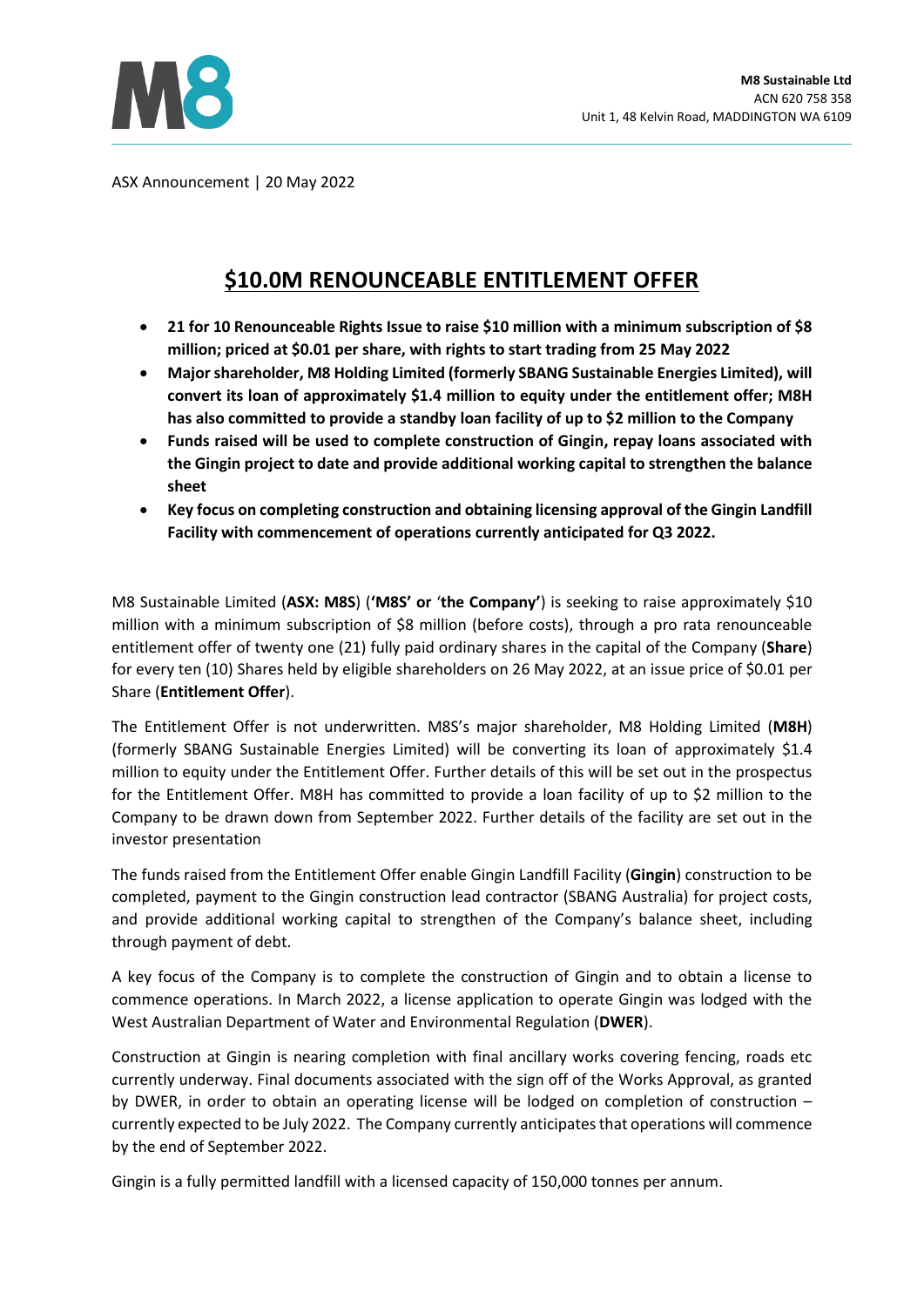On 13 April 2022, M8S announced it had entered into a 5-year waste disposal agreement with Brajkovich Demolition & Salvage (WA) Pty Ltd (BDS) pursuant to which BDS has undertaken to supply to Gingin a minimum of 40,000 tonnes and up to 60,000 tonnes of waste per calendar year. BDS is one of WA's largest demolition and salvage businesses and has been providing demolition services for more than 40 years.

With the focus on Gingin, Construction & Demolition, Commercial & Industrial, and metals recycling activities at Maddington have reduced to direct further capital towards Gingin to ensure the opening is completed in the September quarter. An increased focus has been placed on development of the Access Waste skip bin business, which is intended to drive increased volumes to Gingin.

## **Indicative use of proceeds of Entitlement Offer**

| <b>Use</b>                                   | <b>Minimum</b><br>Subscription | %      | <b>Maximum</b><br>Subscription | %      |
|----------------------------------------------|--------------------------------|--------|--------------------------------|--------|
|                                              | $(\$m)$                        |        | $(\textsf{5m})$                |        |
| Gingin Landfill Construction                 | 2.5                            | 31.2   | 2.5                            | 25.0   |
| Payment of SBANG Australia Invoices - Gingin | 1.5                            | 18.8   | 1.5                            | 15.0   |
| Repayment of Shareholder Loan -M8 Holding    | 1.4                            | 17.5   | 1.4                            | 14.0   |
| Debt Facility Repayment - Remagen            |                                |        | 1.9                            | 19.0   |
| <b>Working Capital</b>                       | 2.0                            | 25.0   | 2.0                            | 20.0   |
| Expenses of the Entitlement Offer            | 0.6                            | 7.5    | 0.7                            | 7.0    |
| <b>Total</b>                                 | \$8.0m                         | 100.0% | \$10.0m                        | 100.0% |

The Company proposes to use the proceeds of the Entitlement Offer as follows:

The above expenditure budget is indicative only and may change according to circumstances prevailing at the time.

# **Summary of the Entitlement Offer**

- 1. The Entitlement Offer comprises twenty one (21) new Shares for every ten (10) existing Shares held by existing eligible shareholders on the record date of 26 May 2022 at \$0.01 per Share.
- 2. Eligible shareholders will comprise those shareholders with a registered address in Australia, New Zealand, Hong Kong, Singapore or Thailand (being all of the shareholders of the Company at the date of this announcement) or any other shareholders in other jurisdictions to whom the Company decides to make offers.
- 3. The Entitlement Offer is not underwritten.
- 4. Shares issued under the Entitlement Offer will rank equally with existing Shares on issue on the record date. The Company will make application for official quotation of the new Shares proposed to be issued under the Entitlement Offer. Share entitlements are renounceable and will be tradeable on the ASX.
- 5. 800,000,000 Shares (Minimum Subscription) or 1,002,140,307 Shares (Maximum Subscription) are expected to be issued pursuant to the Entitlement Offer. Shareholders who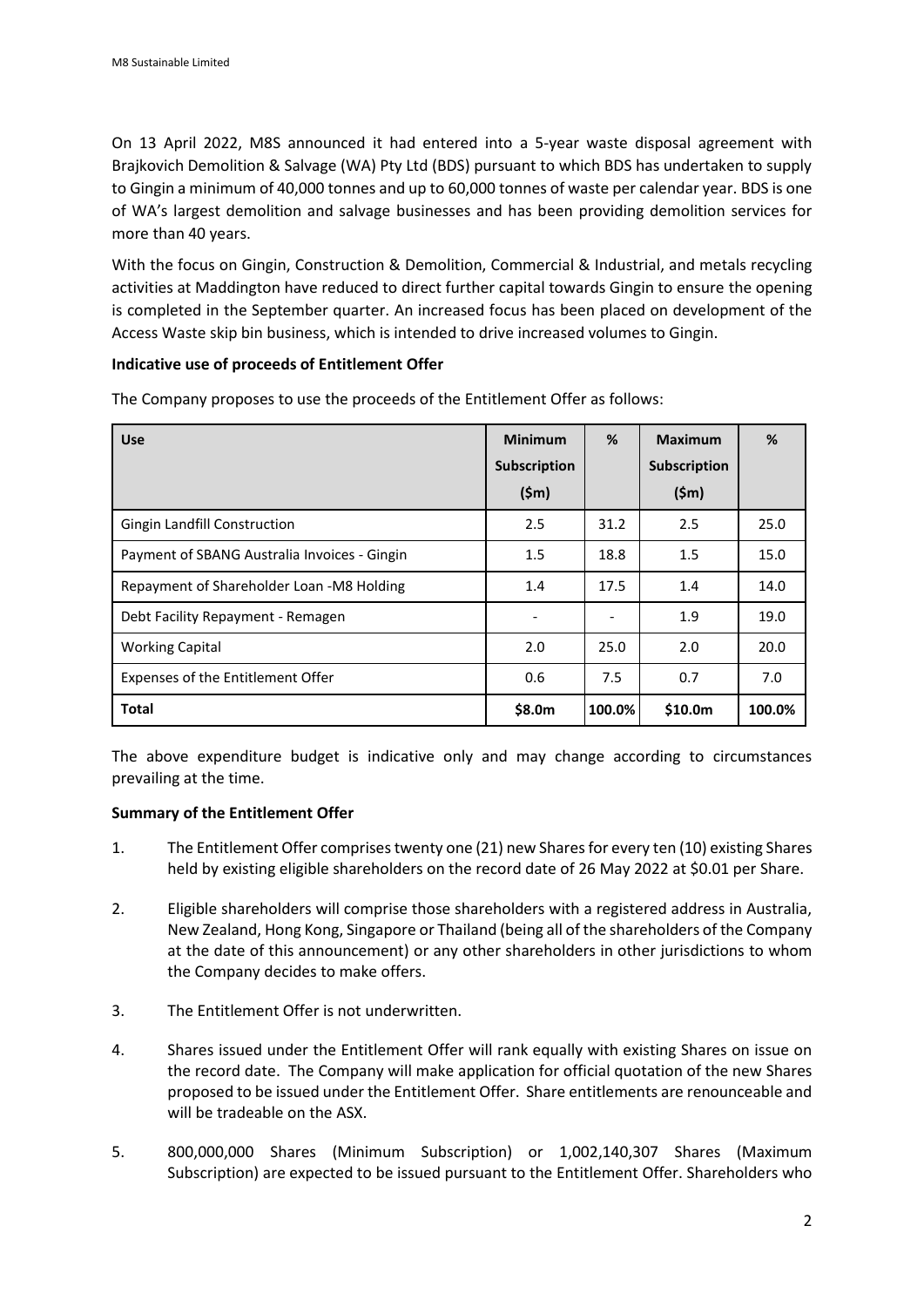do not take up all or any part of their entitlement will have their equity interest in the Company diluted.

- 6. No Shares will be issued pursuant to the Entitlement Offer until the Minimum Subscription of \$8 million has been received.
- 7. A shortfall offer facility will be available allowing eligible shareholders to apply for additional Shares over and above their entitlements (additional Shares will be issued to the extent there is a shortfall under the Entitlement Offer).
- 8. The Company also reserves the right to undertake a placement of up to 2,000,000,000 Shares to professional and sophisticated investors at the same price as the Entitlement Offer to raise up to an additional \$2,000,000 (**Top-up Placement**). Where the number of Shares applied for under the Top-up Placement exceeds the Company's available placement capacity, Shareholder approval will be sought for the issue of the number of Shares which is in excess of the available placement capacity.

## **Timetable**

Further details of the Entitlement Offer, including details on how to accept and key risks of the Entitlement Offer, will be set out in a prospectus which is expected to be released to the ASX on 20 May 2022 and dispatched to shareholders on 30 May 2022. Outlined below is a timetable of relevant events and dates relating to the Entitlement Offer. These events and dates are indicative only and subject to change. Subject to the ASX Listing Rules, the Corporations Act and other applicable laws, the Company's Board reserves the right to modify all dates, including the Entitlement Offer closing date.

| Event                                                                                                                | Date         |  |
|----------------------------------------------------------------------------------------------------------------------|--------------|--|
| Announce Entitlement Offer and Lodge Appendix 3B                                                                     | 20 May 2022  |  |
| Lodgement of Prospectus with the ASIC and ASX                                                                        | 20 May 2022  |  |
| Ex-date                                                                                                              | 25 May 2022  |  |
| Rights start trading                                                                                                 | 25 May 2022  |  |
| Record Date for determining Entitlements                                                                             | 26 May 2022  |  |
| Entitlement Offer opening date, Prospectus sent out to Shareholders<br>and Company announces this has been completed | 30 May 2022  |  |
| Rights stop trading                                                                                                  | 3 June 2022  |  |
| Securities quoted on a deferred settlement basis                                                                     | 6 June 2022  |  |
| Last day to extend the Closing Date                                                                                  | 7 June 2022  |  |
| Closing Date as at 5:00pm                                                                                            | 10 June 2022 |  |
| Issue date and lodgement of Appendix 2A with ASX applying for<br>quotation of the Shares                             | 15 June 2022 |  |
| Quotation of Shares issued under the Entitlement Offer                                                               | 16 June 2022 |  |